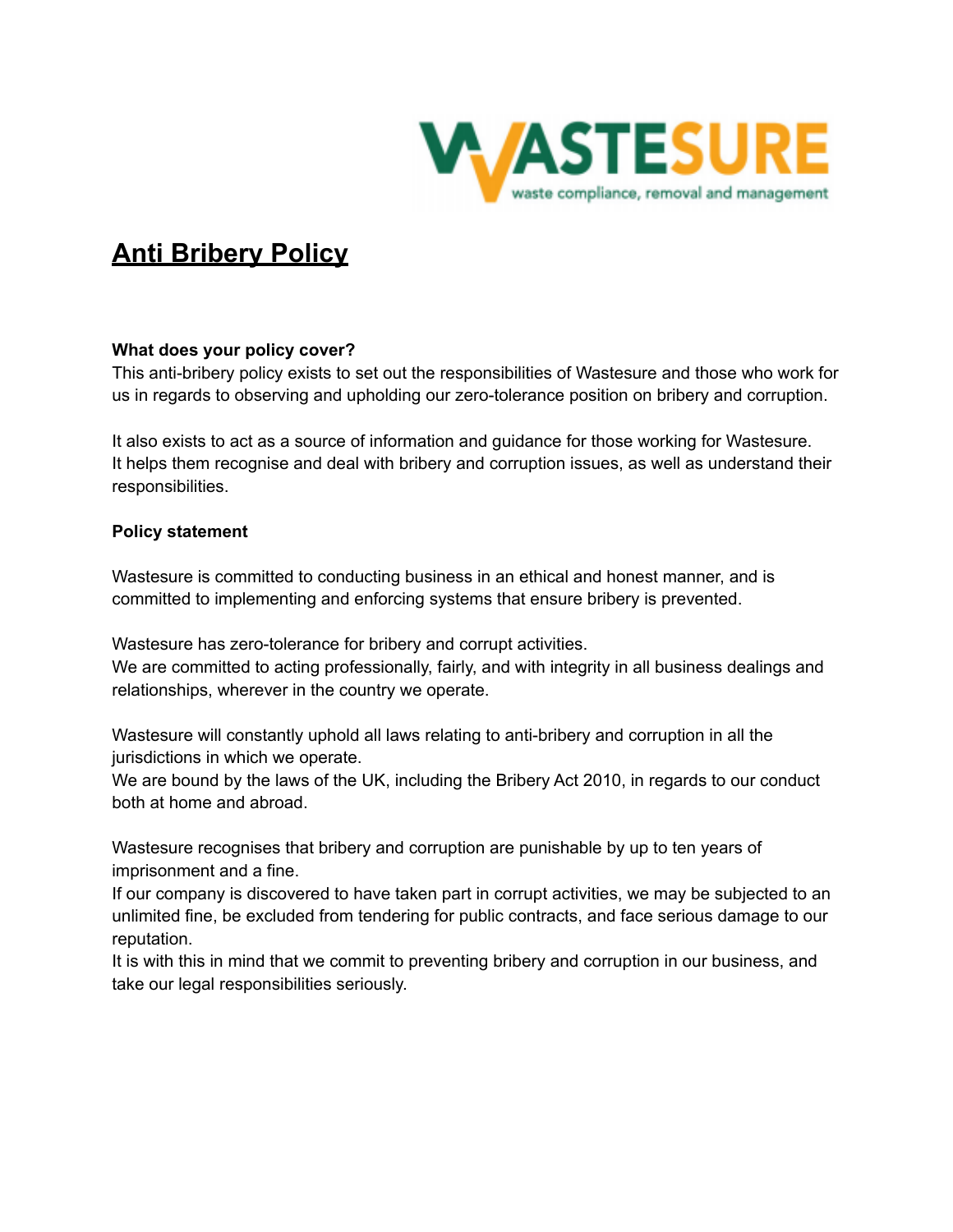### **Who is covered by the policy?**

This anti-bribery policy applies to all employees (whether temporary, fixed-term, or permanent), consultants, contractors, trainees, seconded staff, home workers, casual workers, agency staff, volunteers, interns, agents, sponsors, or any other person or persons associated with us (including third parties), or any of our subsidiaries or their employees, no matter where they are located (within or outside of the UK).

The policy also applies to Officers, Trustees, Board, and/or Committee members at any level. In the context of this policy, third-party refers to any individual or organisation our company meets and works with.

It refers to actual and potential clients, customers, suppliers, distributors, business contacts, agents, advisers, and government and public bodies – this includes their advisors, representatives and officials, politicians, and public parties.

Any arrangements our company makes with a third party is subject to clear contractual terms, including specific provisions that require the third party to comply with minimum standards and procedures relating to anti-bribery and corruption.

## **Definition of bribery**

Bribery refers to the act of offering, giving, promising, asking, agreeing, receiving, accepting, or soliciting something of value or of an advantage so to induce or influence an action or decision.

A bribe refers to any inducement, reward, or object/item of value offered to another individual in order to gain commercial, contractual, regulatory, or personal advantage.

Bribery is not limited to the act of offering a bribe. If an individual is on the receiving end of a bribe and they accept it, they are also breaking the law.

Bribery is illegal. Employees must not engage in any form of bribery, whether it be directly, passively (as described above), or through a third party (such as an agent or distributor).

They must not bribe a foreign public official anywhere in the world.

They must not accept bribes to any degree and if they are uncertain about whether something is a bribe or a gift or act of hospitality, they must seek further advice from the company's compliance manager.

What is and what is NOT acceptable.

This section of the policy refers to 4 areas:

- Gifts and hospitality.
- Facilitation payments.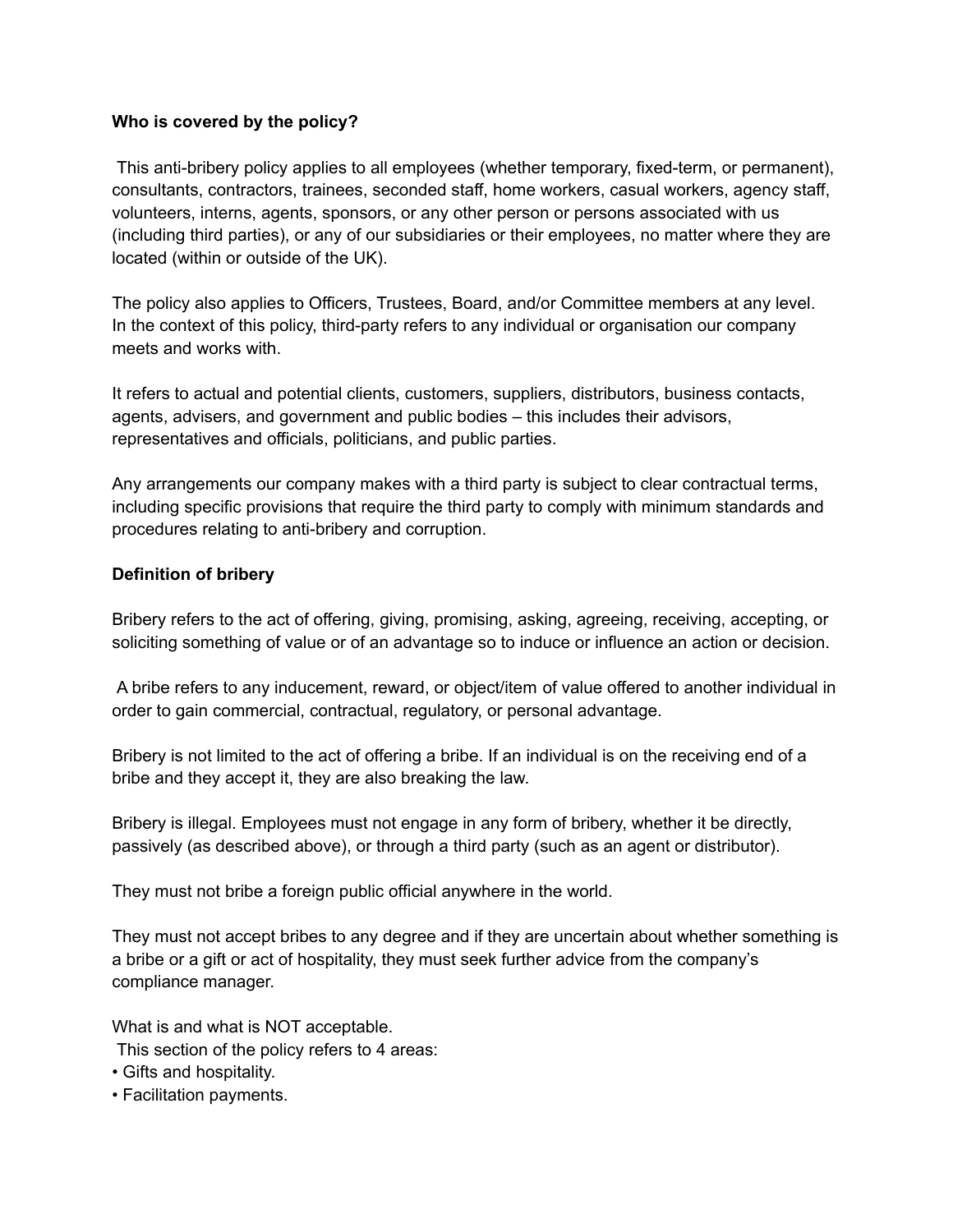- Political contributions.
- Charitable contributions.

### **Gifts and hospitality**

Wastesure accepts normal and appropriate gestures of hospitality and goodwill (whether given to/received from third parties) so long as the giving or receiving of gifts meets the following requirements: a.

It is not made with the intention of influencing the party to whom it is being given, to obtain or reward the retention of a business or a business advantage, or as an explicit or implicit exchange for favours or benefits.

It is not made with the suggestion that a return favour is expected.

It is in compliance with local law. d. It is given in the name of the company, not in an individual's name.

It does not include cash or a cash equivalent (e.g. a voucher or gift certificate).

It is appropriate for the circumstances (e.g. giving small gifts around Christmas or as a small thank you to a company for helping with a large project upon completion).

It is of an appropriate type and value and given at an appropriate time, taking into account the reason for the gift.

It is given/received openly, not secretly. i. It is not selectively given to a key, influential person, clearly with the intention of directly influencing them.

It is not above a certain excessive value, as pre-determined by the company's compliance manager (usually in excess of £100).

It is not offered to, or accepted from, a government official or representative or politician or political party, without the prior approval of the company's compliance manager.

Where it is inappropriate to decline the offer of a gift (i.e. when meeting with an individual of a certain religion/culture who may take offence), the gift may be accepted so long as it is declared to the compliance manager, who will assess the circumstances.

Wastesure recognises that the practice of giving and receiving business gifts varies between countries, regions, cultures, and religions, so definitions of what is acceptable and not acceptable will inevitably differ for each.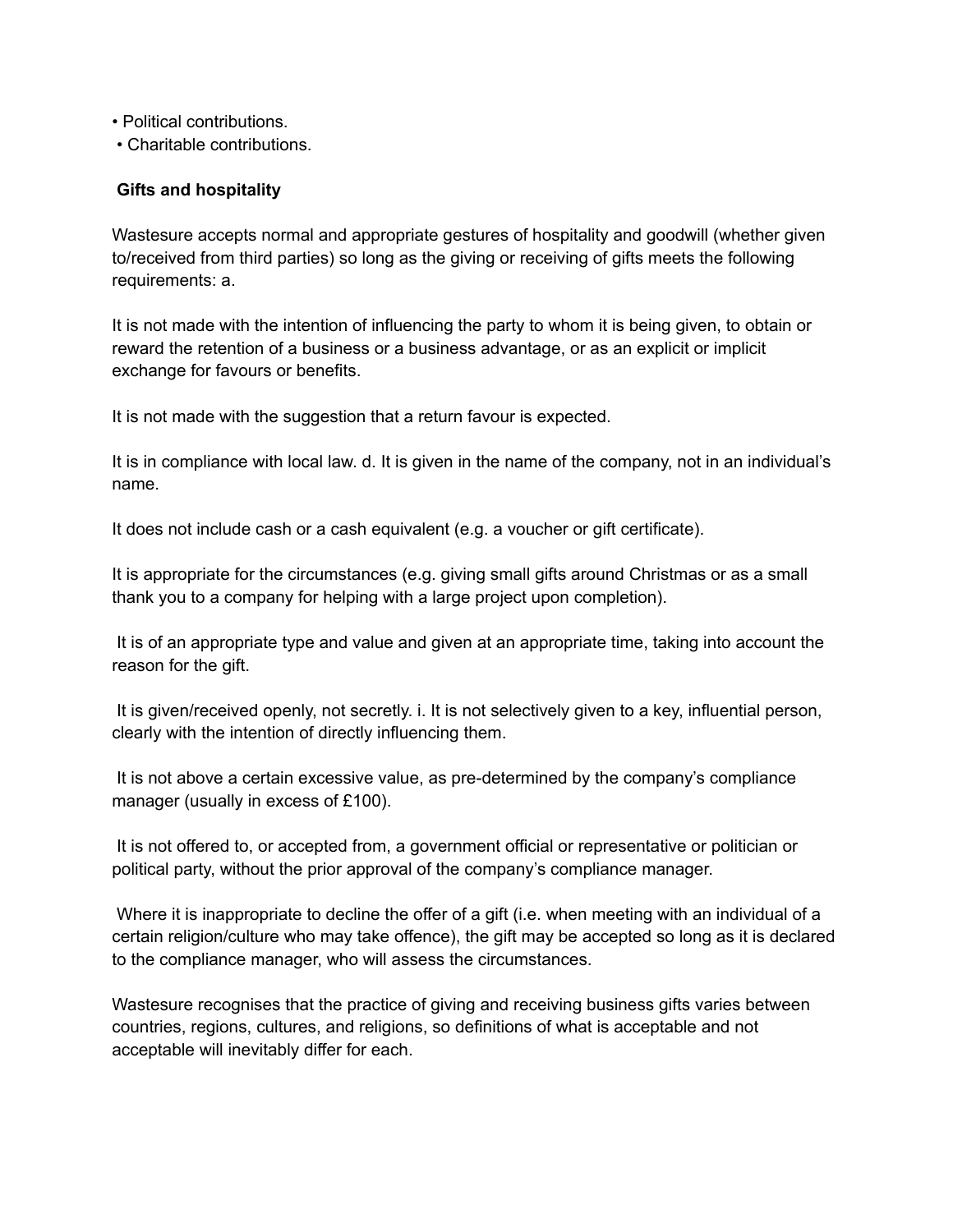As good practice, gifts given and received should always be disclosed to the compliance manager.

Gifts from suppliers should always be disclosed.

The intention behind a gift being given/received should always be considered. If there is any uncertainty, the advice of the compliance manager should be sought.

### **Facilitation Payments and Kickbacks**

Wastesure does not accept and will not make any form of facilitation payments of any nature. We recognise that facilitation payments are a form of bribery that involves expediting or facilitating the performance of a public official for a routine governmental action.

We recognise that they tend to be made by low level officials with the intention of securing or speeding up the performance of a certain duty or action.

Wastesure does not allow kickbacks to be made or accepted.

We recognise that kickbacks are typically made in exchange for a business favour or advantage.

Wastesure recognises that, despite our strict policy on facilitation payments and kickbacks, employees may face a situation where avoiding a facilitation payment or kickback may put their/their family's personal security at risk.

Under these circumstances, the following steps must be taken:

- a. Keep any amount to the minimum.
- b. Ask for a receipt, detailing the amount and reason for the payment.
- c. Create a record concerning the payment.
- d. Report this incident to your line manager.

### **Political Contributions**

Wastesure will not make donations, whether in cash, kind, or by any other means, to support any political parties or candidates.

We recognise this may be perceived as an attempt to gain an improper business advantage.

### **Charitable Contributions**

Wastesure accepts (and indeed encourages) the act of donating to charities – whether through services, knowledge, time, or direct financial contributions (cash or otherwise) – and agrees to disclose all charitable contributions it makes.

Employees must be careful to ensure that charitable contributions are not used to facilitate and conceal acts of bribery.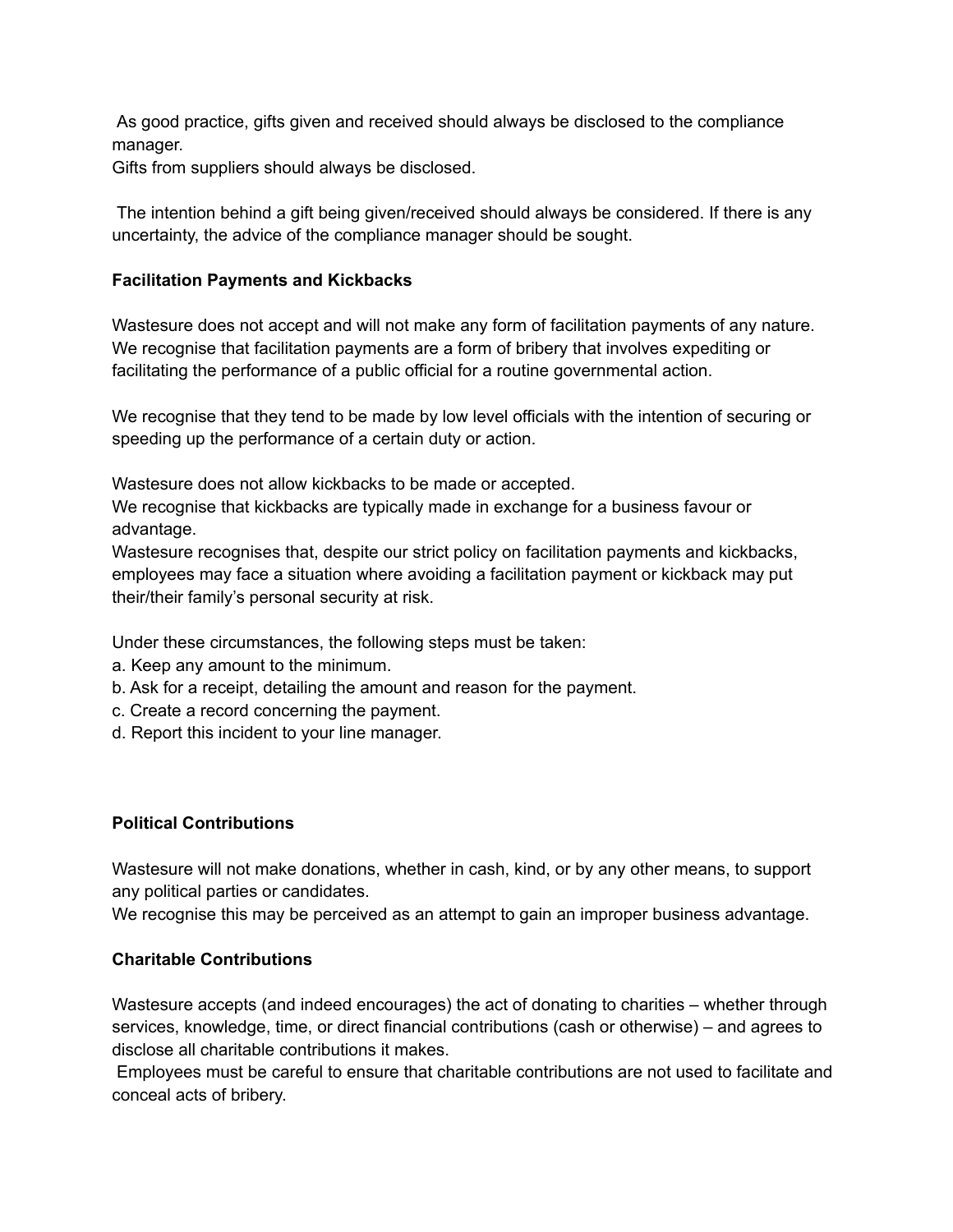We will ensure that all charitable donations made are legal and ethical under local laws and practices, and that donations are not offered/made without the approval of the compliance manager.

Employee Responsibilities.

As an employee of Wastesure , you must ensure that you read, understand, and comply with the information contained within this policy, and with any training or other anti-bribery and corruption information you are given.

All employees and those under our control are equally responsible for the prevention, detection, and reporting of bribery and other forms of corruption. They are required to avoid any activities that could lead to, or imply, a breach of this anti-bribery policy.

If you have reason to believe or suspect that an instance of bribery or corruption has occurred or will occur in the future that breaches this policy, you must notify the compliance manager.

If any employee breaches this policy, they will face disciplinary action and could face dismissal for gross misconduct

Wastesure has the right to terminate a contractual relationship with an employee if they breach this anti-bribery policy.

## **What happens if I need to raise a concern?**

This section of the policy covers 3 areas:

- a. How to raise a concern.
- b. What to do if you are a victim of bribery or corruption.
- c. Protection.

How to raise a concern If you suspect that there is an instance of bribery or corrupt activities occurring in relation to Wastesure , you are encouraged to raise your concerns at as early a stage as possible.

If you're uncertain about whether a certain action or behaviour can be considered bribery or corruption, you should speak to your line manager, the compliance manager, the director, or the Head of Governance and Legal.

Wastesure will familiarise all employees with its whistleblowing procedures so employees can vocalise their concerns swiftly and confidentially.

What to do if you are a victim of bribery or corruption You must tell your compliance manager as soon as possible if you are offered a bribe by anyone, if you are asked to make one, if you suspect that you may be bribed or asked to make a bribe in the near future, or if you have reason to believe that you are a victim of another corrupt activity.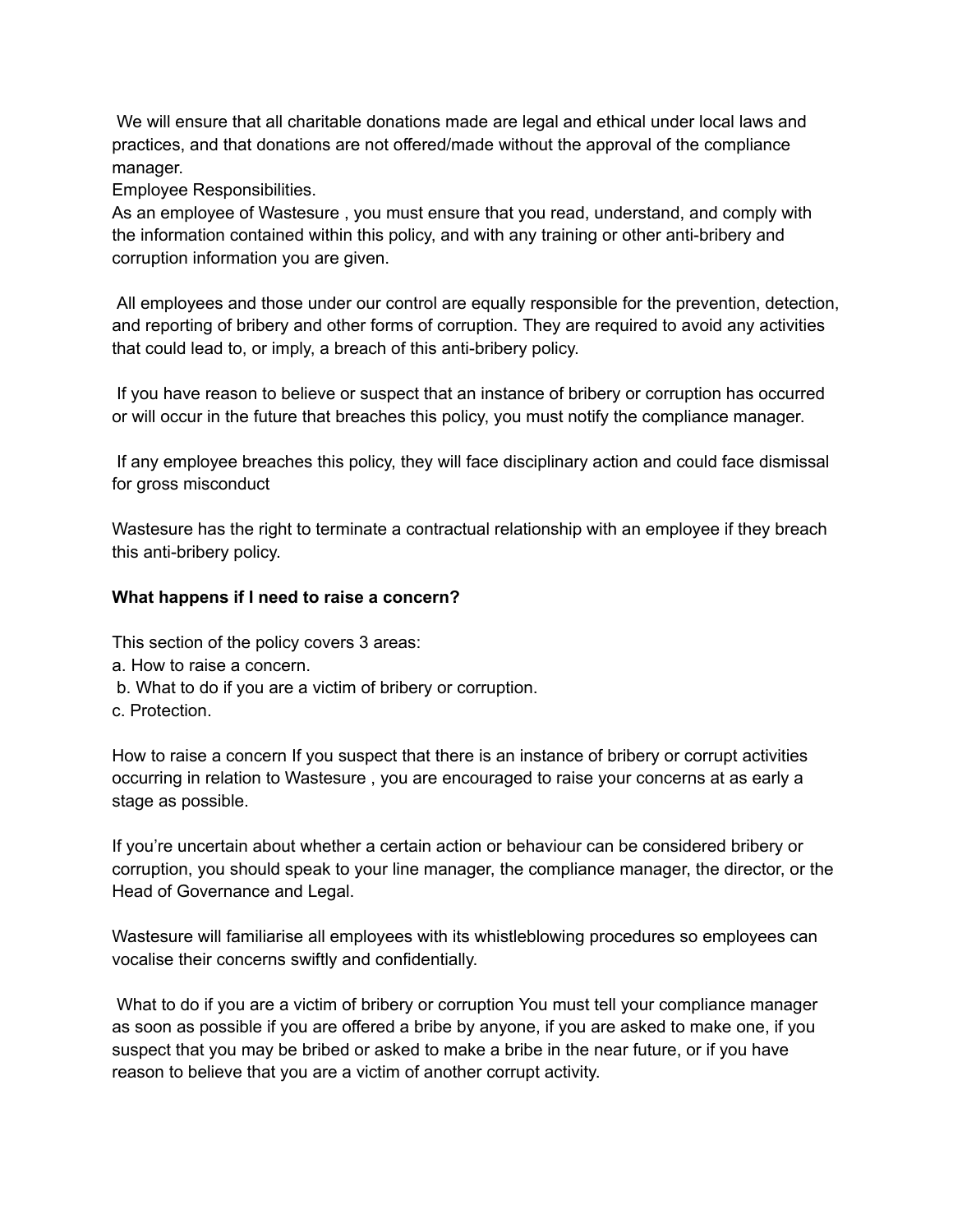Protection If you refuse to accept or offer a bribe or you report a concern relating to potential act(s) of bribery or corruption, Wastesure understands that you may feel worried about potential repercussions.

Wastesure will support anyone who raises concerns in good faith under this policy, even if investigation finds that they were mistaken.

Wastesure will ensure that no one suffers any detrimental treatment as a result of refusing to accept or offer a bribe or other corrupt activities or because they reported a concern relating to potential act(s) of bribery or corruption.

Detrimental treatment refers to dismissal, disciplinary action, treats, or unfavourable treatment in relation to the concern the individual raised.

If you have reason to believe you've been subjected to unjust treatment as a result of a concern or refusal to accept a bribe, you should inform your line manager or the compliance manager immediately.

## **Training and communication**

Wastesure will provide training on this policy as part of the induction process for all new employees. Employees will also receive regular, relevant training on how to adhere to this policy, and will be asked annually to formally accept that they will comply with this policy.

Wastesure 's anti-bribery and corruption policy and zero-tolerance attitude will be clearly communicated to all suppliers, contractors, business partners, and any third-parties at the outset of business relations, and as appropriate thereafter.

Wastesure will provide relevant anti-bribery and corruption training to employees etc. where we feel their knowledge of how to comply with the Bribery Act needs to be enhanced. As good practice, all businesses should provide their employees with anti-bribery training where there is a potential risk of facing bribery or corruption during work activities.

## **Record keeping**

Wastesure will keep detailed and accurate financial records, and will have appropriate internal controls in place to act as evidence for all payments made.

We will declare and keep a written record of the amount and reason for hospitality or gifts accepted and given, and understand that gifts and acts of hospitality are subject to managerial review.